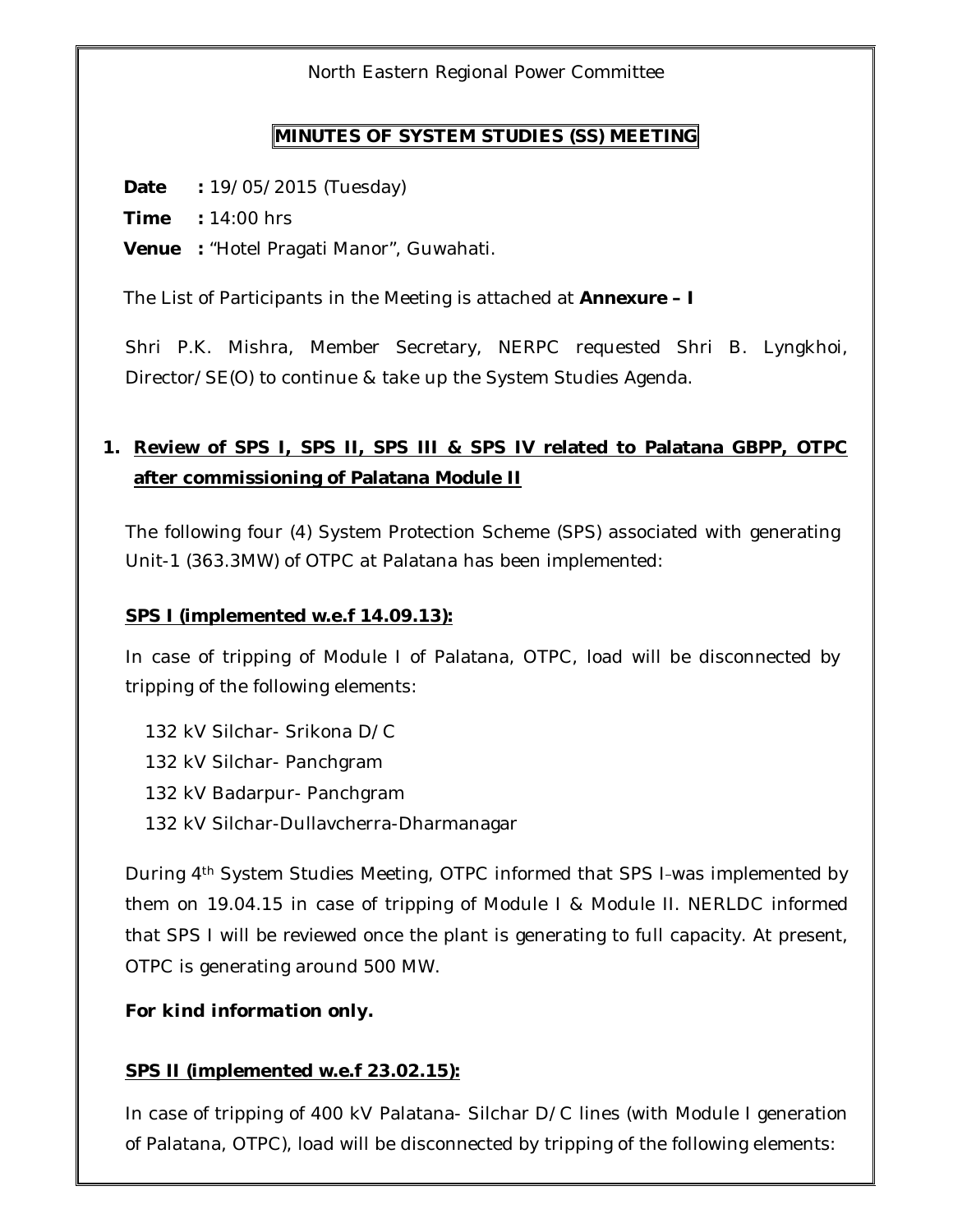132 kV Silchar - Srikona D/C 132 kV Silchar - Panchgram 132 kV Badarpur - Panchgram 132 kV Silchar - Dullavcherra - Dharmanagar

And Generation of Palatana, OTPC will be reduced to around 20 MW excluding their auxiliary consumption.

During 4th SS meeting, DGM (SO-I), NERLDC informed that after tripping of 400 kV Silchar – Palatana I & II lines on 23.02.2015, SPS – II did not operate as planned for load relief.

Further, NERLDC has requested to trip 400/132 kV, 125 MVA ICT at Palatana immediately after tripping of 400 kV Palatana – Silchar I & II lines for safe , secure and reliable operation of Tripura system.

After detailed deliberation, the Sub-committee requested OTPC to implement the SPS-II as per system requirement. The Sub-committee also requested OTPC to enhance capacity of station transformer for adequate supply of auxiliary power to the modules at the earliest. Further, the SPS-II would be reviewed again, once the plant is generating full capacity.

OTPC agreed to implement the SPS-II, but stated that installation of adequate ICT may take some time.

## *Deliberation of the sub-Committee*

OTPC representative informed that they are planning different scheme in place of SPS-II above, since reduction of generation to 20 MW is not possible.

NERLDC stated that 400/132 kV, 125 MVA ICT at Palatana should be tripped under this SPS II for safe, secure & reliable operation of the grid.

*After detailed deliberation, the Sub-committee requested OTPC to give the detail presentation about the scheme proposed by them in the next meeting for further discussion. OTPC agreed.*

### **SPS III (implemented w.e.f 23.02.15):**

In case of tripping of 400 kV Silchar - Byrnihat & 400 kV Silchar - Azara lines (with Module I generation of Palatana, OTPC), Generation of Palatana, OTPC will be reduced to around 200 MW.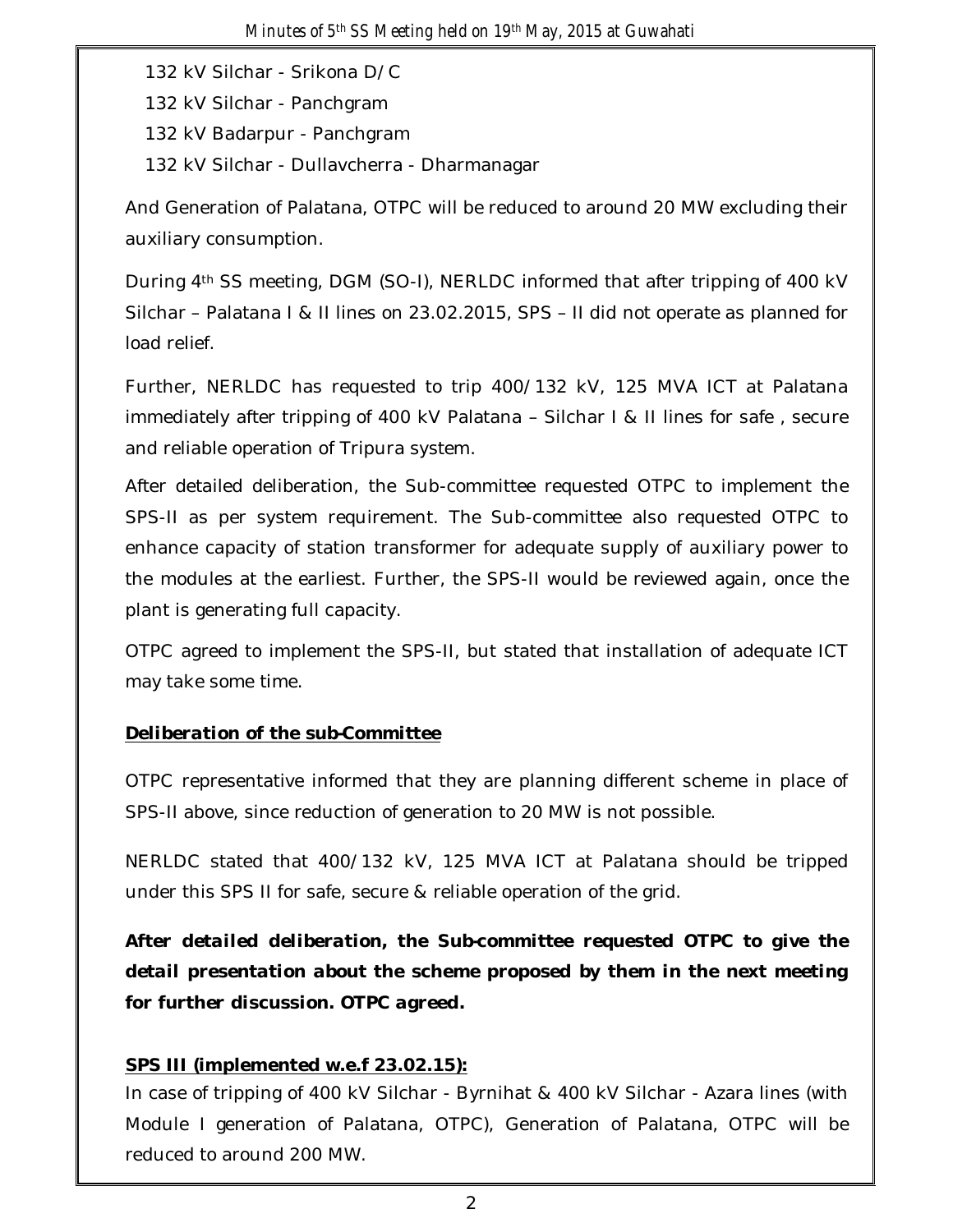During 4th SS meeting, NERLDC has informed that SPS III was not operated after tripping of 400 kV Silchar – Byrnihat line & 400 kV Silchar – Azara line on 21.04.15. The matter is very serious. It is suspected that SPS III is not yet implemented by OTPC.

OTPC informed that the scheme has already been implemented.

## *For kind information only.*

## **SPS IV (implemented w.e.f 14.09.13):**

In case of tripping of 400 kV Silchar – Byrnihat & 400 kV Silchar- Azra lines (without generation of Palatana, OTPC), load will disconnected by tripping of the following elements:

132 kV Silchar - Srikona D/C 132 kV Silchar - Panchgram 132 kV Badarpur - Panchgram 132 kV Silchar – Dullavcherra - Dharmanagar

During 4th SS meeting, OTPC & POWERGRID informed that above scheme has already been implemented by them.

### *Deliberation of the sub-Committee*

OPTC informed that there are 132/6.6 kV, 2x25 MVA Station Transformers, 2x750 kVA DG, 15.5/6.6 kV, 2x16 MVA UAT at Palatana, OTPC. They have also informed that around 13 MW power are required for each module of Palatana.

NERLDC stated that at present, auxiliary power required for Paltana machines are received from Station Transformers and in turn the Station Transformers get power from 132 kV Bus of Palatana. For reliable power supply of Palatana machines, another 400/132 kV ICT at Palatana is required. It will also satisfy N-1 Criteria of Transmission Planning, Jan13 of CEA.

NERLDC also stated that UAT capacity is to be enhanced for supply of auxiliary power to Paltana machines. OTPC was requested to bring detailed scheme of auxiliary power supply to Palatana machines in the next System Study sub Committee meeting.

*The Sub-committee noted as above.*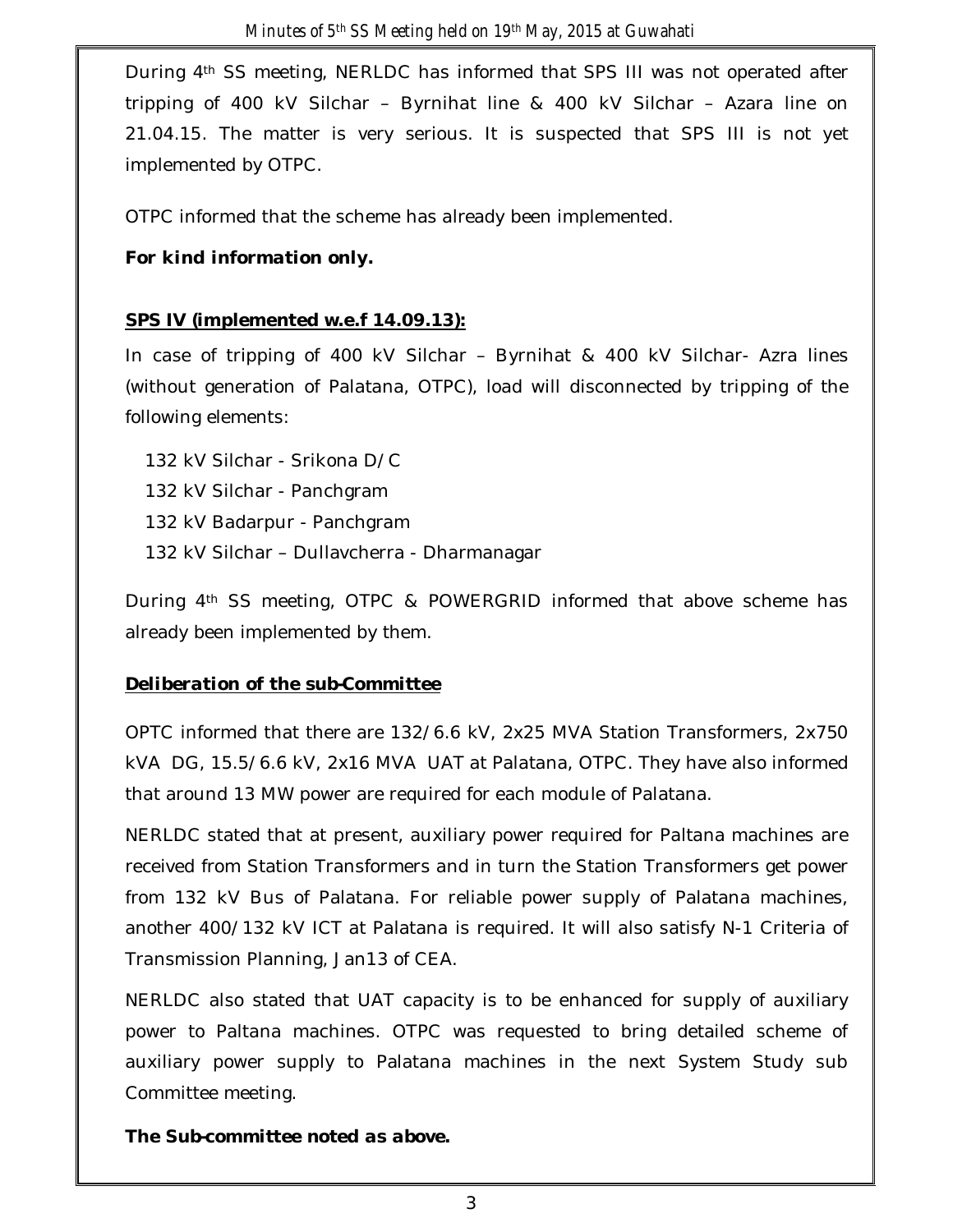# **2. SPS based load disconnection in case of tripping of 400/220 kV, 315 MVA ICT at Bongaigaon**

In case of tripping of 400 kV Bongaigaon – Azara & 400 kV Bongaigaon –Byrnihat lines, 400/220 kV, 315 MVA ICT at Bongaigaon may be overloaded and tripped at peak hours. In case of tripping of this ICT, Capital area, Dhaligaon area of Assam & Nangalbibra area of Meghalaya & North Bengal & Bhutan system may be collapsed.

To safe, secure & reliable operation of these areas of NER, SPS is to be designed for load disconnection in these areas.

Assam stated that Dhaligaon load needs to be kept in radial mode and Bhutan load through 132 kV Rangia – Deothang S/C must not be affected.

During the 4th SS meeting, Assam agreed to above scheme as suggested and the same would be implemented by 15.05.2015.

### *Deliberation of the sub-Committee*

*Assam informed that above scheme as suggested is agreeable to them and the work would be implemented by first week of June. Necessary shutdown*  for carrying out the above work has been proposed already. The status will *be intimated in the next meeting.*

## **3. SPS based generation reduction of AGTPP in case of tripping of 132 kV AGTPP – Kumarghat line**

It has been observed from study results that after commissioning of Palatana 2nd Module, Monarchak Unit I & II and AGTPP Unit 5 & 6, 132 kV AGTPP – Kumarghat, 132 kV Monarchak – Udaipur, 132 kV Baramura – Teliamura & 132 kV Teliamura-Ambassa lines will be highly loaded.

In case of tripping of 132 kV AGTPP - Kumarghat line, following lines will be overloaded:-

- 1. 132 kV Monarchak Udaipur : 72 MW
- 2. 132 kV Dhalabil Agartala : 84 MW
- 3. 132 kV Dhalabil Kamalpur : 79 MW
- 4. 132 kV Baramura Teliamura : 88 MW
- 5. 132 kV Teliamura Ambassa : 86 MW
- 6. 132 kV PK Bari Kumarghat : 92 MW
- 7. 132 kV PK Bari Ambassa : 81 MW
- 8. 132 kV PK Bari Kamalpur : 76 MW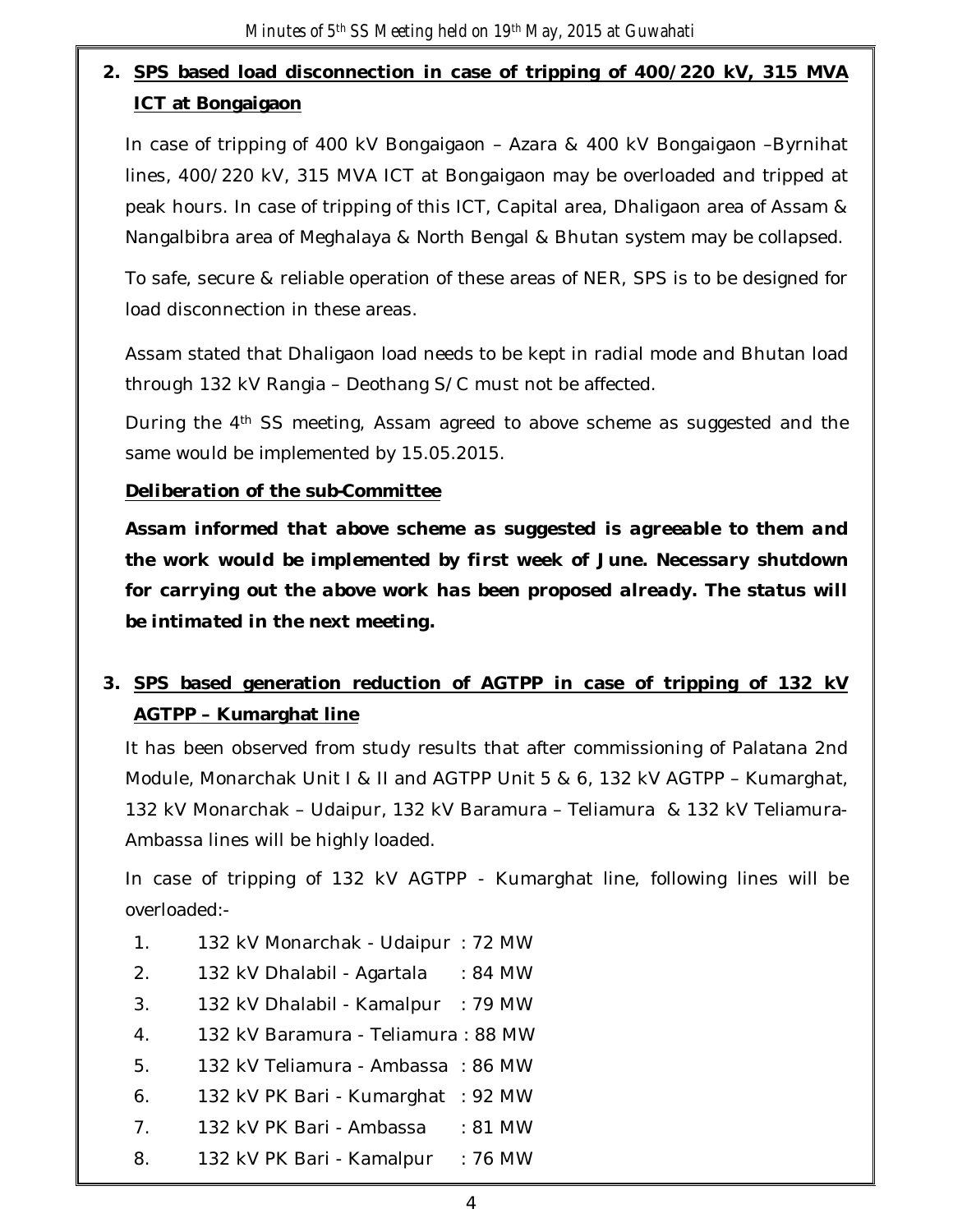During 4th SS meeting, NEEPCO had agreed to implement the SPS within April, 2015.

## *Deliberation of the sub-Committee*

DGM (SO-II), NERLDC requested to implement the above SPS with load relief of 32 MW before commissioning of STG 5 or STG 6.

## *NEEPCO once again informed that above scheme would be implemented soon and the status will be intimated in the next meeting.*

## **4. SPS at Silchar.**

During meeting held on 06.04.2015, DGM (SO-II), NERLDC informed that Silchar is very important station in Southern Assam part of NER Grid and after termination of 132 kV Silchar – Imphal (PG) D/C lines, loading of 2x200 MVA, 400/132 kV Silchar ICTs has increased and persistent violation of N-1 condition was observed during peak hours. In case of overloading & tripping of any ICTs at Silchar during peak hours, there may be cascade tripping of transmission elements of this part of NER and grid disturbance may occur in this part of NER. As more 132 kV lines from 132 kV Silchar (PG) substation are expected to connect load centers in Tripura, Mizoram, the loading of Silchar ICTs are expected to increase further.

He suggested to have one more SPS at Silchar and that the current SPS based load shedding associated with SPS related to Palatana unit tripping may be extended to Silchar substation such that load is disconnected automatically in case of tripping of any ICT at Silchar.

The Sub-committee requested NERLDC to carry out the system study and so that the proposed SPS at Silchar can be discussed further.

DGM (AM), NERTS informed that above scheme would be implemented within May, 2015.

## *Deliberation of the sub-Committee*

Manager (AM), NERTS informed that he will confirm about the current status and the same will be intimated to NERPC/NERLDC.

*The Sub-committee noted as above.*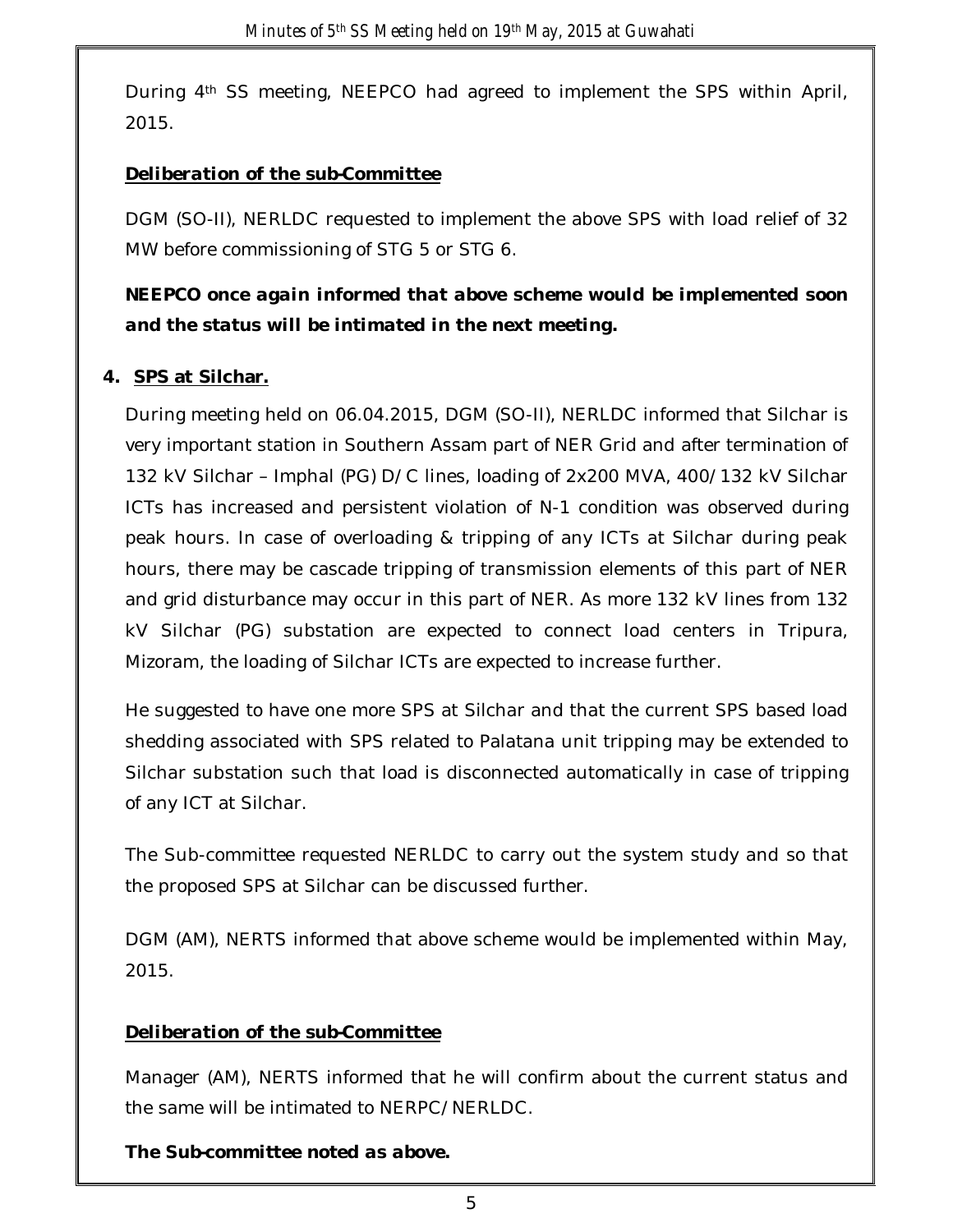### **5. SPS requirement of States**

NER states may review the critical loading within their system and the vulnerability of important load centers[if any] and propose SPS scheme so that the same can be implemented in a coordinated manner under the aegis of NERPC to ensure power supply to important load centers during contingencies and also integrity of NER grid is maintained.

During meeting held on 06.04.2015, DGM (SO-I), NERLDC briefed about the importance of SPS in respect of each state to review the critical loading within their system and the vulnerability of important load centers[if any] and therefore requested constituents to look into the matter for the benefit of the system in NER.

EE, Me.ECL informed that one SPS has been implemented by them on 132 kV Umtru – ICPS I & II. He informed that the current status would be intimated to NERPC/NERLDC at the earliest.

During 4th SS meeting, EE, Me.ECL informed that one SPS has been implemented by them on 132 kV Killing to EPIP – II will be implemented by May, 2015.

### *Deliberation of the sub-Committee*

EE, Me.ECL informed that one more SPS for 132 kV Leshka -Khliehriat has been planned and the status will be intimated to NERPC/NERLDC.

AGM, AEGCL also informed that implementations of some SPS are under progress and the status will be intimated to NERPC/NERLDC accordingly.

*The Sub-committee requested Assam & Meghalaya to submit the list of SPS with detailed scheme and the quantum of load relief to NERPC/NERLDC.*

## **6. Installation of Reactor at Rangandai HEP.**

DGM (SO-II), NERLDC informed that on several occasions NER grid experiencing very high voltage condition during off-peak hours resulting in opening of numbers of 400 kV circuits to contain over voltage especially at RHEP. 400 kV Balipara-RHEP D/C link is operated through single circuit only in most of the time sacrificing reliability of the system. Similar is the condition in other corridors including IR link. To address the problem, conversion of line reactors as Bus reactors for 400 kV Bongaigaon-Balipara D/C line and installation of additional bus reactors at Balipara have been proposed.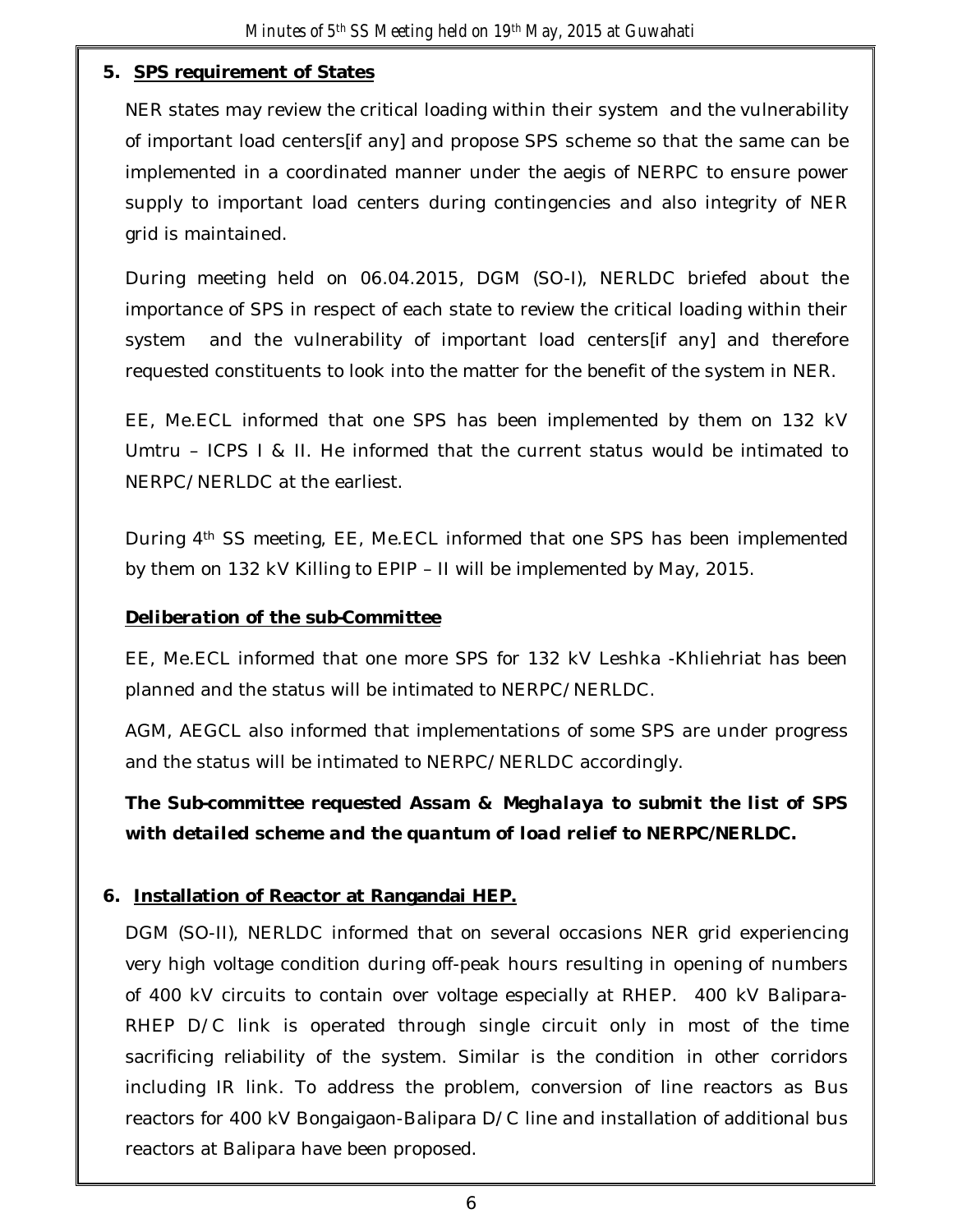In addition to this, one bus reactor of at least 50 MVAR capacity is required to be installed at RHEP so that over voltage problem can be solved

During meeting on 06.04.2015, SE(O), NERPC informed that the issue regarding installation of reactor at Ranganadi has been discussed in last 107th OCC meeting and the Sub-committee has requested NERPC to write to NEEPCO to enquire about the feasibility to counter the high voltage problem at Ranganadi end.

- 1. Possibility of installation of Bus Reactor either at 400 kV or 132 kV RHEP **Switchyards**
- 2. Possibility of running of machine in synchronous condenser mode during lean hydro period
- 3. Possibility of installation of Tertiary reactors if Tertiary winding is available in ICTs at RHEP.

During 4th SS meeting, SE(O) informed that NERPC has already written to NEEPCO as per request by the Sub-committee on above points the reply is awaited.

It was decided that 50 MVAR Line Reactor of 400 kV Balipara – Ranganadi line is to be taken into Bus Reactor when the line was kept open as high voltage is observing at their end.

## *Deliberation of the sub-Committee*

SE(O) informed that communication from NEEPCO on the above issue has been received and after examining thoroughly they have suggested the possibilities which is reproduced as below:

- 1. Option-1:- Possibility for installation of bus reactor at 400 kV/ 132kV switchyard has been examined. As per the preliminary study under present site condition, there is a possibility to accommodate one reactor at 400kV switchyard by way of extension of bus towards hill side. However, it will require cutting/ leveling of hillock, providing protection wall, diversion of road, drains, fencing etc.
- 2. Option-2:- RHEP units cannot be run in synchronous condenser mode because provision for the same is not available in the present scheme and lots of modifications including piping works shall be necessitated.
- 3. Option-3:-Loading of bus reactor in Tertiary of ICTs is also not feasible; because those are very old ICTs and had failed also earlier and put in service after repairing.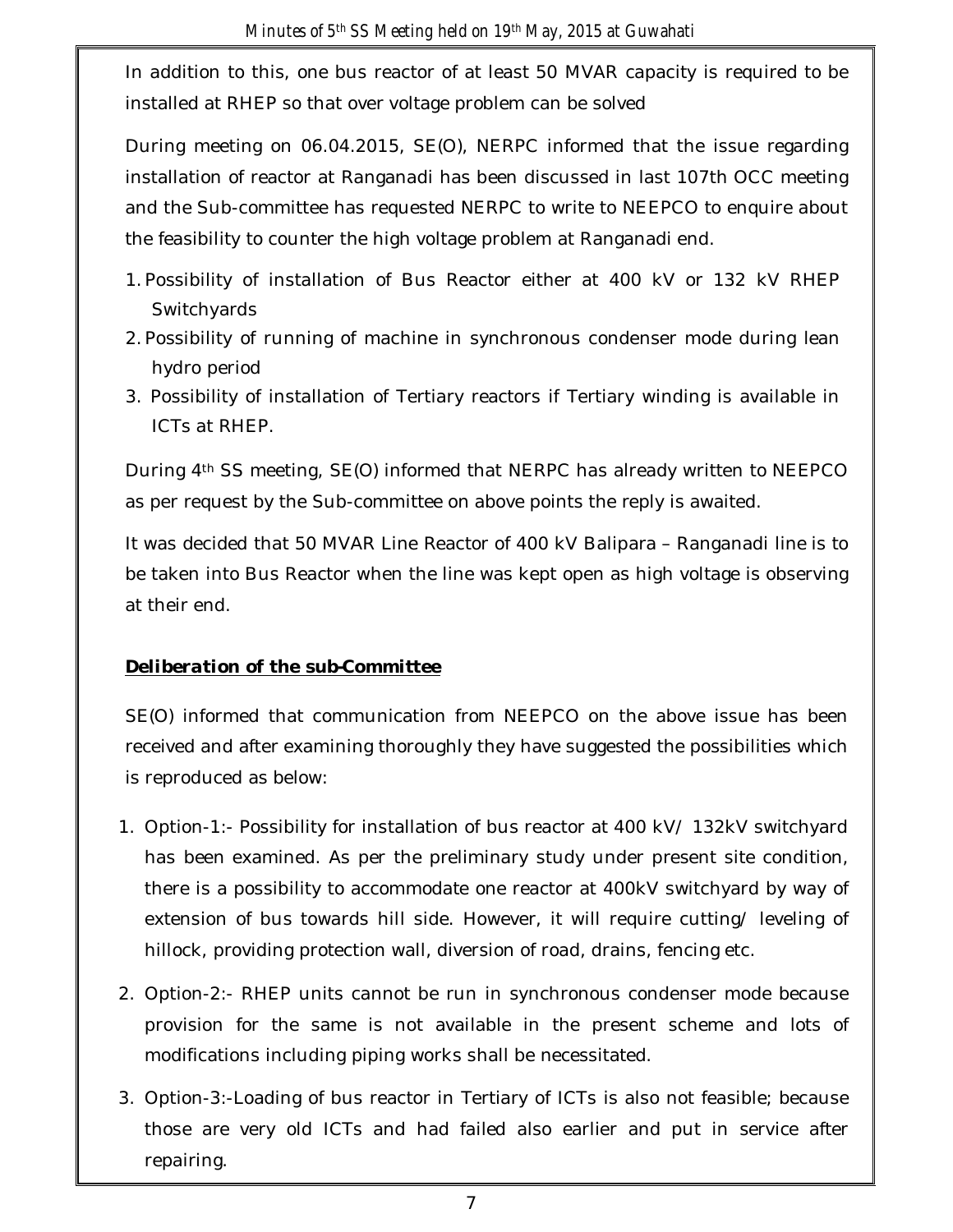4. NEEPCO is assisting the grid operator to counter the over voltage problem at RHEP by way of putting the 400 kV line reactor at bus whenever required. However, I would like to inform you that this operation is done through isolators as switching breakers are not available. The then Member Secretary, GM, NERLDC, POWERGRID representatives visited the site in 2007 and was dropped and necessary modification was done at Balipara. The operation through isolators in present scenario involves risks for the operators and detrimental to the equipment like isolators as well. Probably, the present arrangement is not lat all advisable.

Sr. Manager, NEEPCO stated that if the forum agrees for option-1 detail study shall be done and cost estimate & work schedule shall be prepared.

After detailed deliberation, Member Secretary suggested NEEPCO to work out the tentative estimate for above cost and intimate in next PCC meeting so that the matter can be taken up for funding from PSDF since the matter is for the benefit of the region. All embers agreed to the proposal.

### *The Sub-committee noted as above.*

## **7. Implementation of islanding scheme in NER**

During the 94thOCC meeting, the committee had decided the following islanding scheme and associated frequencies levels for creation of islands in NER:

|  | <b>SN</b>    | <b>Islanding Scheme</b>                                                                                                                                                                                                                                                                                   | Lines required to be<br>opened                                                                                               | <b>UFR</b><br>Location                                | Implementing<br>Agency |
|--|--------------|-----------------------------------------------------------------------------------------------------------------------------------------------------------------------------------------------------------------------------------------------------------------------------------------------------------|------------------------------------------------------------------------------------------------------------------------------|-------------------------------------------------------|------------------------|
|  |              | ISLAND AT 48.80 Hz                                                                                                                                                                                                                                                                                        | 220 kV New Mariani<br>(a)<br>$(PG) - AGBPP$                                                                                  | UFR-1<br>[At New Mariani<br>(PG)                      | <b>PGCIL</b>           |
|  | $\mathbf{1}$ | with 500 ms delay:<br>Island comprising of<br>generating units of<br>AGBPP (Gas), NTPS<br>(Gas) & LTPS (Gas)<br>and loads of Upper<br>system<br>&<br>Assam<br>Deomali<br>(Ar)<br>area<br>Pradesh)<br>Generation:<br> Total<br>380-400MW<br>and<br>$($ off<br><b>200MW</b><br>load:<br>peak)-300MW (peak)] | 220 kV Mariani -<br>(b)<br>Misa<br>(c)<br>220 kV Mariani -<br>Samaguri<br>(d)<br>132 kV Mokukchung<br>- Mariani              | UFR-2<br>[At Mariani,<br>Samaguri of<br><b>AEGCLI</b> | <b>AEGCL</b>           |
|  |              |                                                                                                                                                                                                                                                                                                           | 132 kV Dimapur<br>(e)<br>(PG) - Bokajan                                                                                      | UFR-3<br>[At Dimapur<br>(PG)                          | <b>PGCIL</b>           |
|  |              |                                                                                                                                                                                                                                                                                                           | Generators to be<br>(f)<br>desynchronized for<br>reduction of generation<br>[if Generation > Load in<br>the islanded pocket] |                                                       |                        |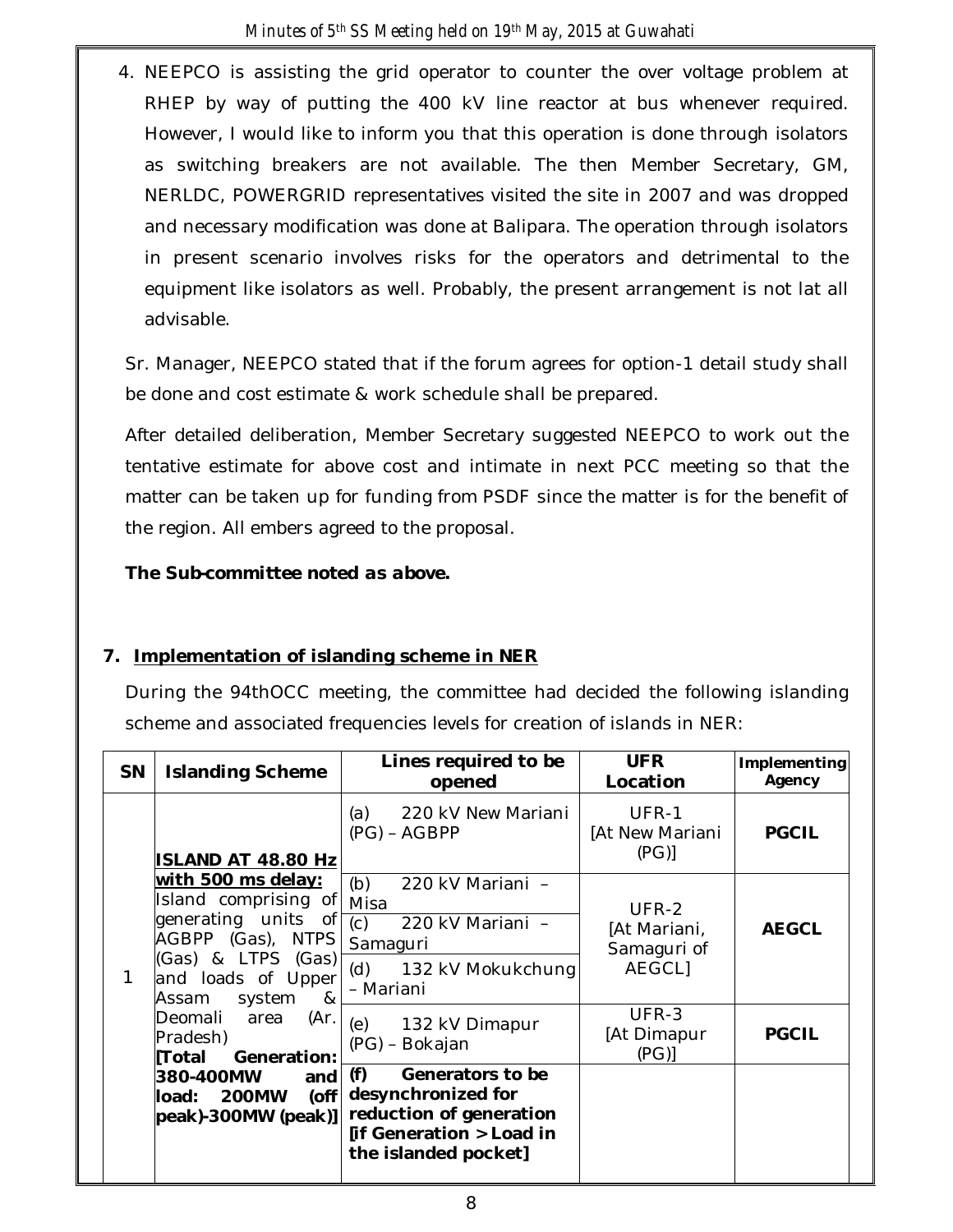|                |                                                                                                                                                     | De-synchronization /<br>(g)<br>isolation of one GT and one<br>ST from each of two<br>modules of AGBPP, which<br>are in operation, leading to<br>reduction of generation of<br>about 80-90 MW [i.e each<br>module will contribute to<br>reduction of about 40-45<br><b>MW</b><br>(GT:30MW+ST:15MW)]. | At AGBPP<br>[UFRs<br>0f<br>line bays &<br>Generator to be<br>used] | <b>NEEPCO</b> |
|----------------|-----------------------------------------------------------------------------------------------------------------------------------------------------|-----------------------------------------------------------------------------------------------------------------------------------------------------------------------------------------------------------------------------------------------------------------------------------------------------|--------------------------------------------------------------------|---------------|
|                |                                                                                                                                                     | (h)<br>Lines required to<br>be opened for load<br>shedding of 30MW (off-<br>peak) and 50MW (peak)<br>[if load > generation in<br>the islanded pocket]                                                                                                                                               |                                                                    |               |
|                |                                                                                                                                                     | 132kV Tinsukia -<br>(i)<br>Ledo S/C line (at 48.7Hz<br>instantaneous).                                                                                                                                                                                                                              | <b>UFR</b><br>[At<br>Tinsukial                                     | <b>AEGCL</b>  |
|                |                                                                                                                                                     | (i)<br>66kV Tinsukia -<br>Rupai S/C line (at 48.6Hz<br>instantaneous)                                                                                                                                                                                                                               |                                                                    | <b>AEGCL</b>  |
|                |                                                                                                                                                     | 132kV Jorhat -<br>(k)<br>Bokakhat line (at 48.5Hz<br>instantaneous)                                                                                                                                                                                                                                 | <b>UFR</b><br>[At<br>Jorahat /<br>Bokakhat]                        | <b>AEGCL</b>  |
|                | ISLAND AT 48.80 Hz<br><u>with 500 ms delay :</u><br>Island comprising of<br>generating<br>units<br>of<br><b>AGTPP</b><br>(Gas)                      | 132 kV Palatana - Udaipur<br>132 kV Palatana -<br>Surjamani Nagar                                                                                                                                                                                                                                   | UFR-1<br>[At Palatana]                                             | <b>OTPC</b>   |
| $\overline{2}$ | units<br>generating<br>at<br>Baramura<br>(Gas),<br>Rokhia (Gas)<br>Gumati (Hydro) and Dullavcherra<br>loads<br>Tripura<br>Οf<br>system<br>&         | & 132 kV Silchar -                                                                                                                                                                                                                                                                                  | UFR-2<br>[At Silchar]                                              | <b>PGCIL</b>  |
|                | Dullavcherra<br>area<br>(Assam)<br>Total<br>Generation:<br>150-160MW<br>and<br><b>110MW</b><br>(off-<br>load:<br>peak) &170-180MW<br>(peak)]        | 132 kV AGTPP -<br>Kumarghat<br>132 kV P K Bari -<br>Kumarghat                                                                                                                                                                                                                                       | UFR-3<br>[At Kumarghat]                                            | <b>PGCIL</b>  |
| 3              | <b>ISLAND</b><br>AT<br>47.90<br>Hz:<br>Isolation of NER from<br>NEW grid at ER-NER<br>boundary with rest of<br>the generation<br>and<br>load of NER | To be decided after system study                                                                                                                                                                                                                                                                    |                                                                    |               |

During meeting held on 06.04.2015, the Sub-committee put in record that because of the successful operation of Islanding – I, restoration of the grid in NER was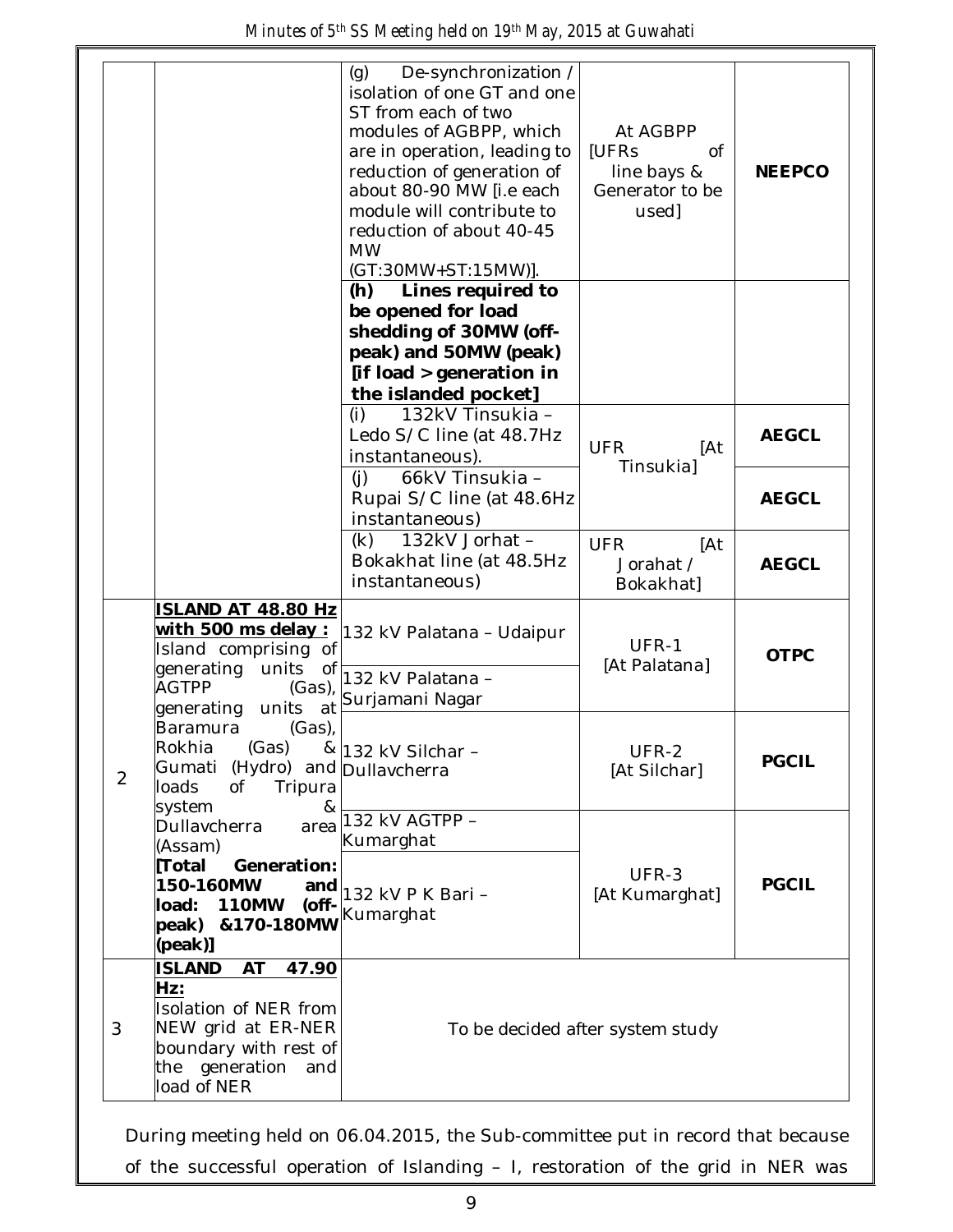carried out at the earliest during the major grid incidence occurred on 23.02.2015. However, Islanding scheme –II was not operated.

NERLDC enquired whether associated lines pertaining to Islanding –II tripped and any UFRs operated during the above incidence.

DGM (AM), NERTS informed that on that particular day i.e. 23.02.2015, the 132 kV Silchar-Dullavcherra line was in open condition and the other lines i.e. 132 kV R.C. Nagar – Dullavcherra and 132 kV P.K. Bari line tripped on UFRs. Moreover, he requested NERLDC to check the event through PMU if frequency touches 48.50 Hz and also the duration. He suggested to reset the frequency setting from 48.5 Hz to 48.8 Hz. and the committee agreed to the same.

During the 4th SS meeting, the Sub-committee decided to set both the Islanding Scheme I & II at 48.80 Hz. Necessary action has to be carried out by concerned utilities at the earliest.

### *Deliberation of the sub-Committee*

Manager (AM), NERTS informed that resetting of frequency from 48.5 Hz to 48.8 Hz with 500 ms delay in Islanding Scheme – II have been completed by them.

OTPC informed that that resetting of frequency from 48.5 Hz to 48.8 Hz with 500 ms delay in Islanding Scheme – II will be completed by May, 2015. The status will be intimated in next meeting.

## *The Sub-committee noted as above.*

**\*\*\*\*\*\*\***